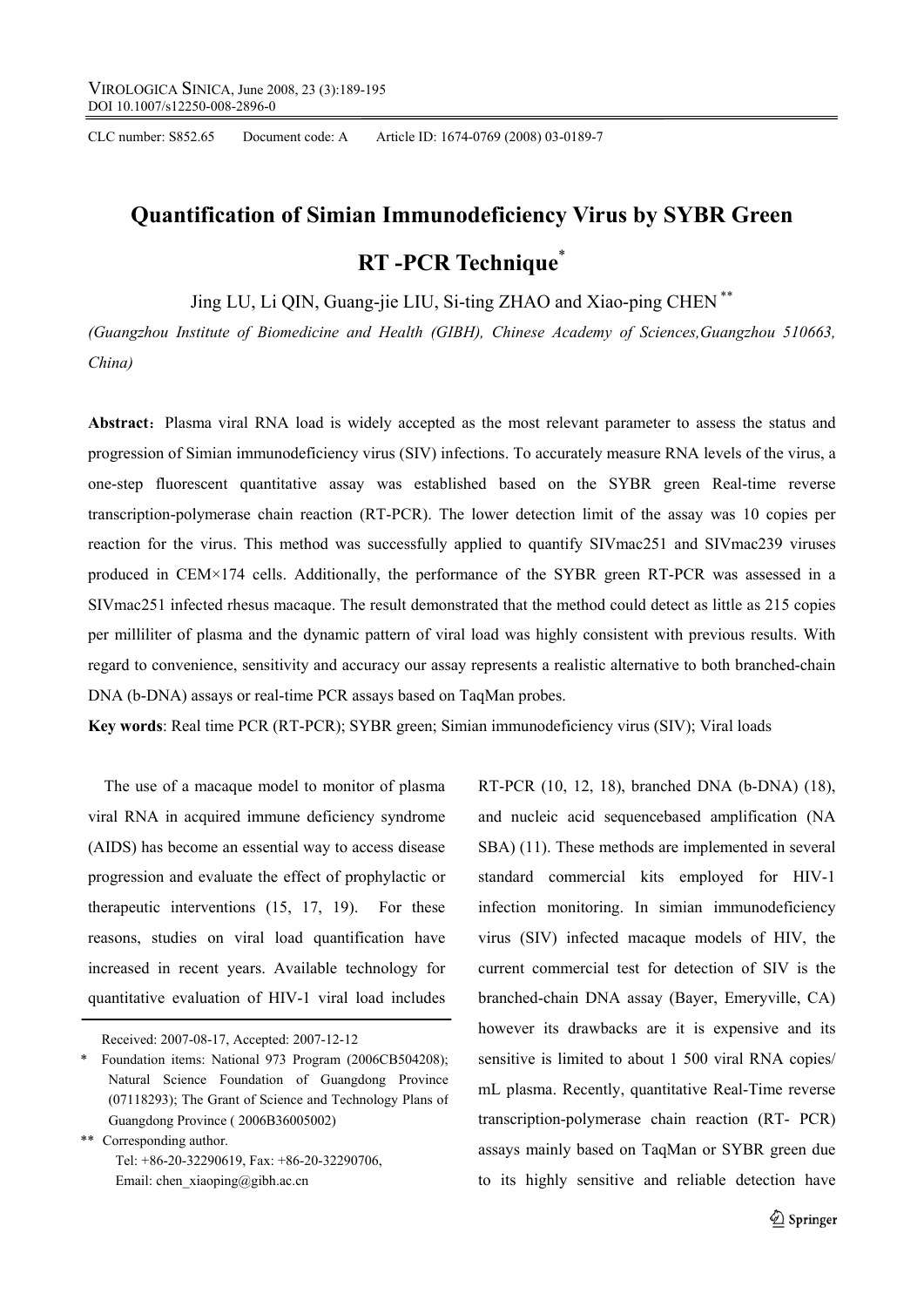found wide application in SIV viral loads quantification (2, 3, 16). In SYBR green RT-PCR assay, as the double-stranded PCR product accumulates during cycling, more SYBR green dye binds and emits fluorescence. Thus, the fluorescence intensity increases proportionally with dsDNA concentration (20). The specificity of the PCR can be confirmed through gel analysis and dissociation curve analysis where different PCR products are reflected in the number of first derivative melting peaks (14).

In the current study, we have succeeded in establishing a one-step assay using SYBR green as a fluorescent dye to quantify SIVmac251 and SIVmac239 RNA purified from virus stocks produced in CEM×174 cells. The detection limit of this assay was 10 copies per reaction or 215 copies/mL of plasma. The accuracy of the assay was further confirmed in a SIVmac251 infected rhesus macaque. This method does not requiring any hydrolysis probes and can be performed conveniently and economically with a sensitivity equivalent to the TaqMan assay (2, 5).

# MATERIALS AND METHODS

# **Samples preparation**

A healthy Chinese rhesus macaque (*Macaca mulatta*) which was seronegative for SIV, simian retrovirus, and simian T cell leukemia virus type-1 and B virus was housed at the animal lab in Guangzhou Institute of Biomedicine and Health. The monkey was intravenously infected with approximate 30 TCID100 of uncloned pathogenic SIVmac251 (donation courtesy of Dr. Chuan Qin). Whole blood samples were collected from experimental animal by venepuncture in tubes containing EDTA at various time points (1, 2, 3, 4, 8, 12, 16, 20, 24 weeks post inoculation). The plasma was collected by centrifuging whole blood at 2500 r/min for 20 min and stored in aliquots at -80 ℃. SIVmac251 and SIVmac239 (donated by the NIH AIDS and Reference Reagent Program) was propagated and titrated in the  $CEM \times 174$  cell line (9). The virus culture supernatants were collected and stored at -80 ℃.

#### **RNA standard preparation**

The viral RNA in cultured SIVmac251 supernatant was purified with QIAamp viral RNA minikit (Qiagen, Valencia, CA) and viral cDNA synthesis was performed according to a standard protocol using random hexamer primers (Takara, Dalian, China). The templates were amplified from viral cDNA with the following specific PCR primers: 5'-CCCGGCGGAA AGAAAAAG-3' and 5'-CGCCTGAAATCCTGGCA CTAC-3'. Products (461bp) were ligated into PMD-20T vector (Takara). The recombinant plasmid PMDgag461 was transformed into DH5α *E.coli* Strain and the inserted sequence and direction were verified by sequencing. The recombinant plasmid was purified and linearized with E*co*R I (Takara) and then was used *in vitro* transcription as described (6). RNA transcript (544bp) was purified with RNeasy mini kit (Qiagen) and the optical density (OD) was measured to determine the concentration. The RNA was then 10-fold serially diluted in diethylpyrocarbonate (DEPC) treated water containing carrier tRNA (transfer RNA from *Escherichia coli*, 30ug/mL; Sigma, St. Louis, MO). The standard RNA dilutions were immediately frozen in 10  $\mu$ L aliquots at -80 °C.

#### **PCR program establishment**

To avoid major mismatches due to SIV variability, two specific oligonucleotides that recognize specific and conserved sequence on the gag region were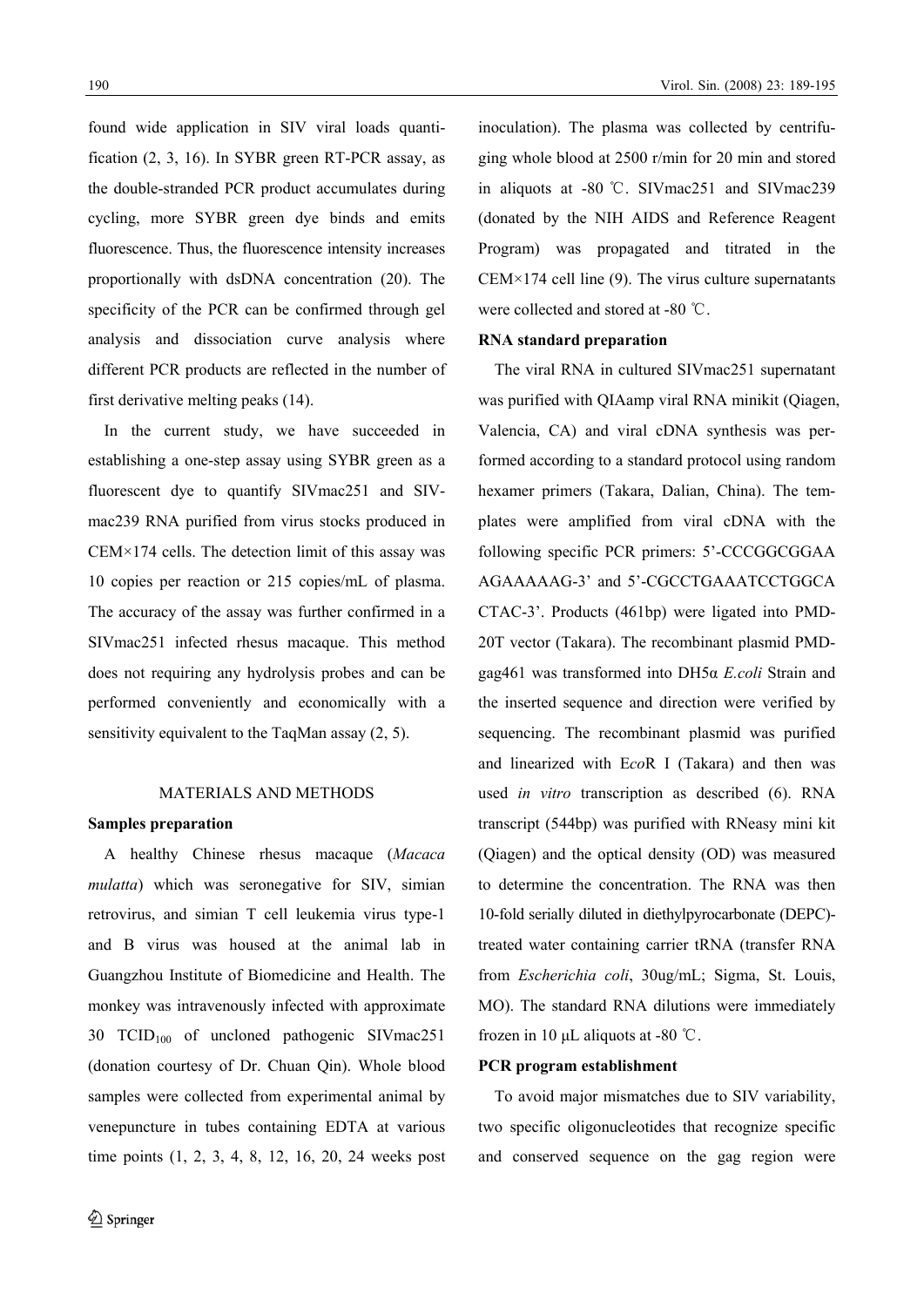chosen: 5'-AAATACTTTCGGTCTTAGC-3' and 5'- GGGTAATTTCCTCCTCTG-3'. The amplification of this pair of oligonucleotides yielded a 232bp gag fragment.

SYBR green real-time PCR assay was carried out in 50μL PCR mixture volume consisting of 25 μL of 2×Quantitect SYBR green RT-PCR Master Mix (Qiagen), containing HotStarTaq DNA polymerase, 2.5μL of 10 μmol/L of each oligonucleotide primer, 0.5μL of 100×QuantiTect RT Mix (containing Omniscript and Sensiscript reverse transcriptases) and 2μL of RNA extracted from samples or 2μL from ten-folds serial diluted RNA standard (from  $5 \times 10^7$  to 5 copies/μL). SIVmac251 gag gene amplification was carried out as follows: reverse transcription at 50 ℃for 30 min; initial activation of HotStar Taq DNA Polymerase at 95 ℃ for 15 min; 45 cycles in four steps: 94 ℃ for 10 s, 56 ℃ for 30 s, 72 ℃ for 30 s. At the end of the amplification cycles, melting temperature analysis was carried out by a slow increase in temperature (0.1  $\degree$ C /s) up to 95  $\degree$ C.

# **Repeatability, specificity and amplification efficiencies analysis**

RNA standard (from  $1 \times 10^6$  to  $1 \times 10^1$  copies/ $\mu$ L) was amplified as described above and was repeated four times to confirm the repeatability in different runs.

The specificity of PCR was confirmed through dissociation curve analysis where different PCR products are reflected in the number of first derivative melting peaks (14) and confirmed by sequencing.

In addition, the amplification efficiency of PCR is evaluated by using the ten-fold serial diluted RNA from transcripts and infected cell supernatants as templates. The amplification efficiencies of serial dilutions between RNA standard and viral RNA should be approximately equal; in other words the difference between the slopes  $( \Delta s )$  of amplification curves should be smaller than 0.1 for the purpose of reliable quantification. The amplification efficiencies (E) were calculated as  $10^{1/s} - 1$  (6).

# RESULTS

# **The standard SIV RNA**

The 461bp amplified products from the gag gene of SIVmac251 was inserted into PMD-20T plasmid and linearized with E*co*RI as the transcript template. Electrophoresis demonstrated the absence of plasmid DNA contamination in the purified RNA transcripts (544bp) (Fig. 1).

# **Sensitivity, specificity and amplification efficiency of SYBR green RT-PCR**

SYBR green real-time RT-PCR products from plasma RNA showed 100% homology with SIVmac251 on sequencing (data not shown). The ten- fold diluted RNA standards containing  $1 \times 10^8$  copies to 10 copies were amplified to determine the sensitivity of this method. The result (Fig. 2A) indicated that the lower limit of detection was 10 copies per reaction in 50μL PCR system.



Fig.1. Recombinant Plasmid PMD-gag461 digested by *Eco*R Ι and standard RNA transcripts (544bp) after digested RNasefree DNase were electrophoresed in 1% agarose gel. 1, PMDgag461 after *Eco*R Ι digestion; 2, RNA standard.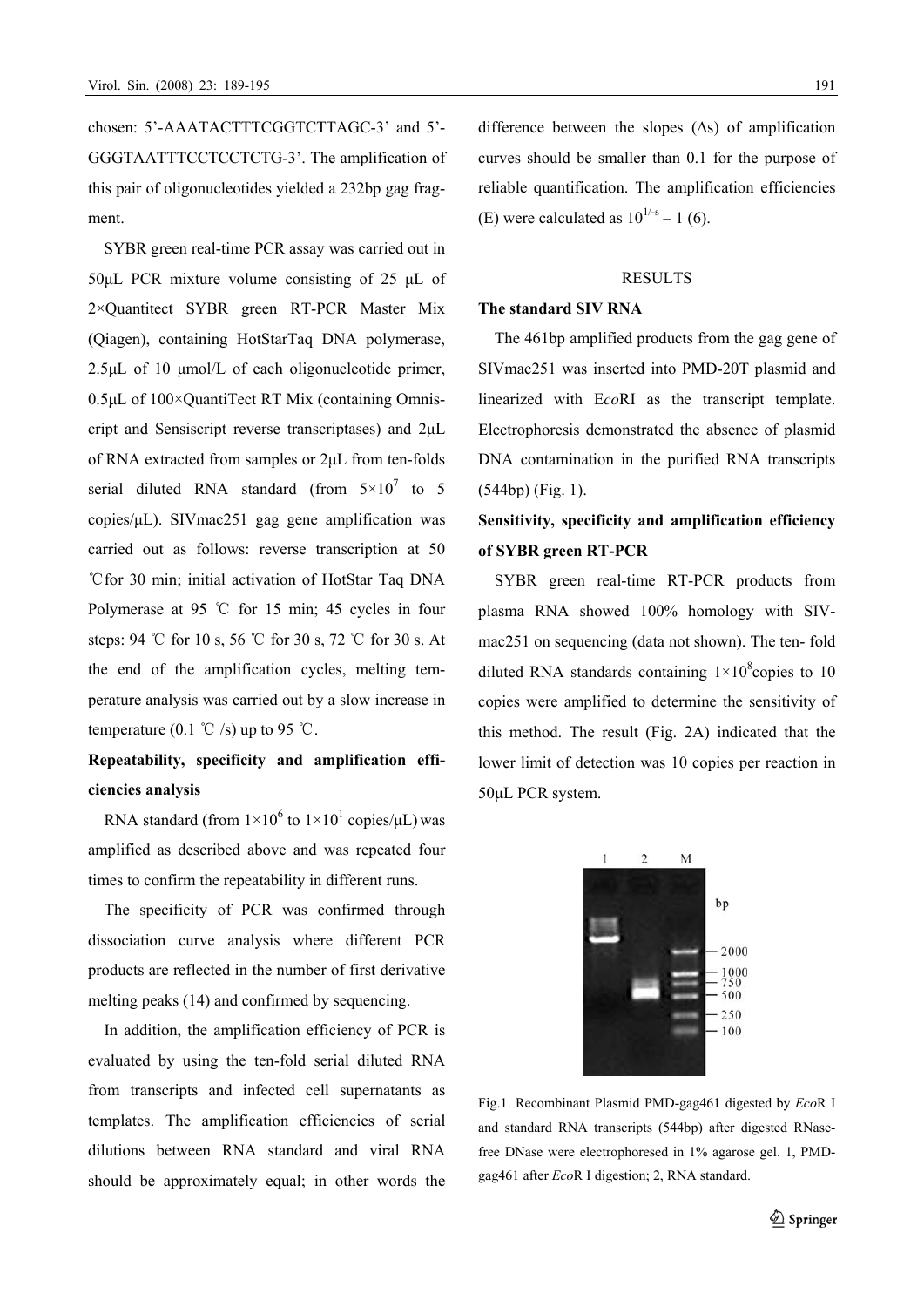

Fig.2. Data analysis of SYBR green Real-time RT-PCR. The threshold limit, R2 value and dissociation curve were determined with the SDSv 1.3.1 software package on the 7300 ABI Prism. A: RT-PCR was conducted with a serial 10-fold dilution of RNA transcript  $(10^8 - 10$ copies), and with no template controls (NTC). Delta Rn is normalized via the fluorescence of the passive internal dye, ROX. B: Standard curve: Starting quality of target template versus threshold cycle (CT). Linearity was observed over an 8-log magnitude. C: Dissociation curve: Derivative displays a plot of the first derivative of the rate of change in fluorescence as a function of temperature. The specific PCR products with a Tm 79.4 ℃ were determined in this figure, whereas for NTC no special curve was detected.

Standard curve and dissociation graphs were generated by using the SDSv1.3.1 software package (Fig 2B and 2C). The standard curve indicated a high correlation coefficient ( $R^2$ = 0.999) and amplification efficiency. The dissociation curve plot displaying the single amplification peaks with a Tm of 79.4℃.

The variation within a run was determined by perform each RNA copy number 3 times at one PCR reaction and repeatability of this method was confirmed by four times' separate running with each RNA copy number (Table 1). Even in the lowest template concentration (20 copies per reaction), the coefficient of variation within runs and between runs was 0.15% and 0.39%.

Furthermore, the amplification efficiency between different samples and the RNA standard was compared. Samples and RNA standards were serially diluted and amplified in 50μL system. The slopes of three curves (-3.39, -3.35 and -3.34 respectively for RNA standard, SIVmac251 and SIVmac239 viral RNA) were comparable  $(\Delta s \le 0.1)$ , which demonstrated that the amplification efficiencies of SIVmac251viral RNA, SIVmac239 viral RNA and RNA standard were approximately equal.

# **Effect for the detection of rhesus macaque samples**

To evaluate the utility of this method, we analyzed samples from a rhesus macaque which was inoculated with SIVmac251 virus. As shown in Fig. 3, the monkey showed a typical course of primary viremia following intravenous challenge with SIVmac251. The virus was first detected at as early as first week post-challenge of virus and plasma SIV RNA value reached a peak  $(3.6 \times 10^6 \text{ copies/mL})$  a week later.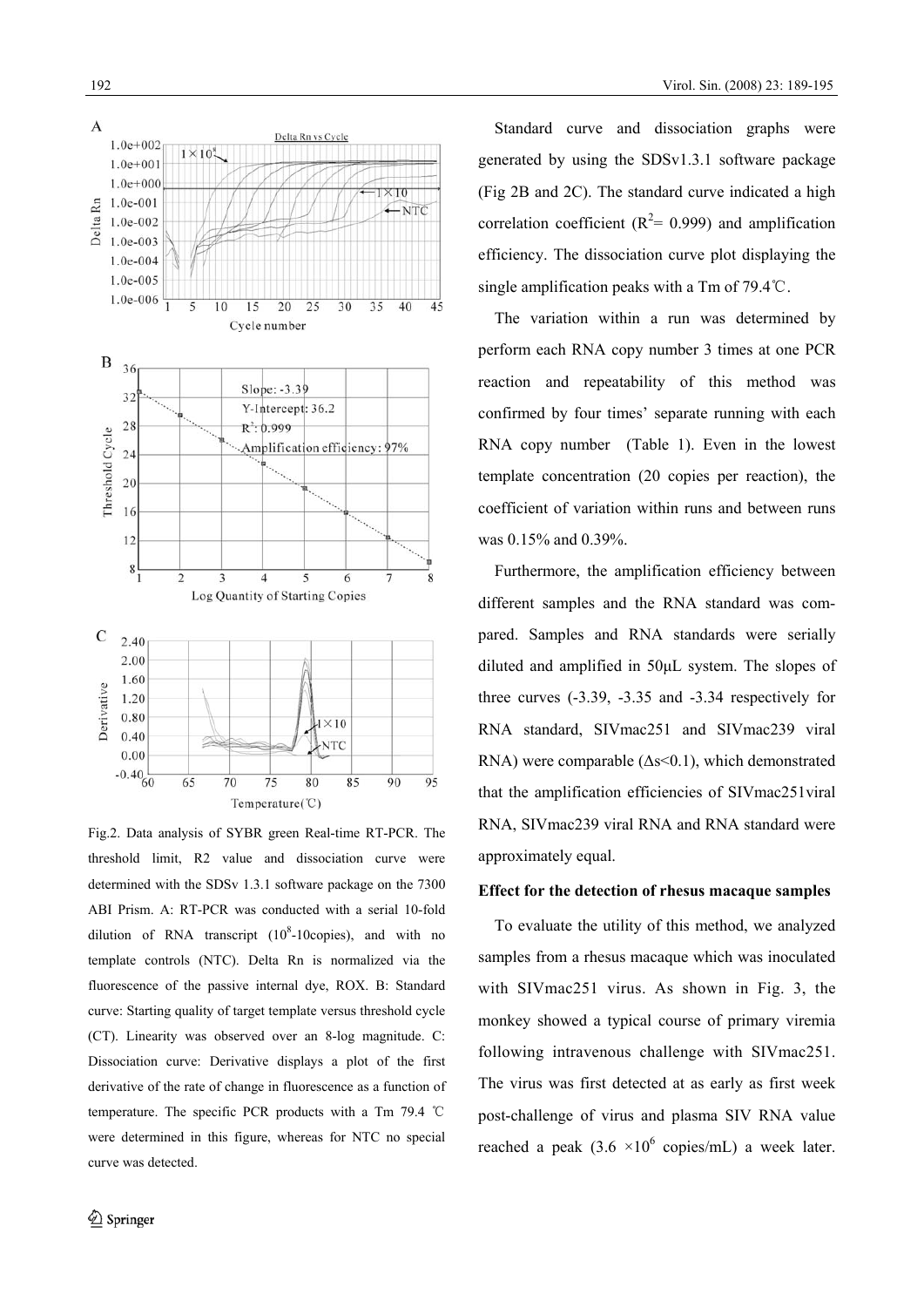$2.0\times10^{4}$ 

 $2.0\times10^{5}$ 

 $2.0\times10^{6}$ 

| Table 1. Precision of SYBR green Real-Time RT-PCR Approach |                 |       |                 |        |
|------------------------------------------------------------|-----------------|-------|-----------------|--------|
| Input RNA per reaction                                     | Within runs     |       | Between runs    |        |
| (copies)                                                   | $X \pm S$       | CV(%) | $X \pm S$       | CV (%) |
| $2.0 \times 10^{1}$                                        | $31.8 \pm 0.05$ | 0.15  | $32.3 \pm 0.13$ | 0.39   |
| $2.0 \times 10^2$                                          | $28.3 \pm 0.25$ | 0.89  | $28.7 \pm 0.37$ | 1.29   |
| $2.0 \times 10^3$                                          | $25.2 \pm 0.09$ | 0.36  | $25.3 \pm 0.24$ | 0.94   |

21.7±0.27 1.28 21.9±0.27 1.22

18.4±0.51 2.78 18.4±0.15 0.81

 $14.9\pm0.12$   $0.81$   $15.0\pm0.01$   $0.06$ 

Table 1. Precision of SYBR green Real-Time RT-PCR Approach

 $\overline{X}$  ±S: Mean ± standard deviation of threshold cycle value; CV: Coefficient of Variation.

Subsequently however, viral load declined to approximately  $1 \times 10^4$  copies/mL by 8 weeks postchallenge, and keep steady around the level in the chronic phase.

# DISCUSSION

The levels of viral loads in plasma and  $CD4<sup>+</sup>$  T cell count have been shown to be the most important indicators for evaluating prognosis of SIV infection, effects of vaccine and antiviral drug therapy (1, 4). Since most SIV infections are restricted in laboratory studies, the commercial kits to detect SIV viral load are lacking in their suitability and expensive. Here we have succeeded in establishing a relatively cheap but



Fig. 3. Viral load profile for Rhesus macaque (03047) which was SIV-naïve at the time of intravenous challenge with SIVmac251. Similar with typical plasma viremia profile for SIV naïve animals inoculated with SIVmac251, 03047 had a peak of plasma viral RNA value (peak  $3.6 \times 10^6$ copies/mL) at 2 weeks post-challenge. Subsequently however, viral load declined to  $1\times10^4$ copies/mL by 8 weeks post-challenge, and keep steady around this level in chronic phase.

highly sensitive SYBR green-based RT-PCR method to quantify the SIV viral load in plasma.

In a previous report, the SYBR green Real Time RT-PCR for SIVmac251 and SIVmac239 viral RNA detection had a limit as low as 1 000 copies per analysis (3) and the assay based on TaqMan probe can reach a lower limit of 4 copies per reaction in SIV detection (5). This assay based on SYBR green as detection dye showed a sensitivity comparable to the TaqMan method: the detection limit was as low as 10 copies per reaction and 215 copies/mL of plasma. Moreover, the primers targeted a conserved sequence on the SIVmac251 gag region and so can also exactly match with other SIV isolates including SIVmac239, SIVmac17E-Cl, SIVmac17E-Fr and Simian-Human immunodeficiency virus (SHIV) strain 89.6. We did not perform a test on 'one-copy' sensitivities since this is often not realistic and unreliable since there are limitations inherent in distribution of target sequences in the volume of sample aliquots taken for testing.

Plasma viral load of one Chinese Rhesus was determined by our assay at different times after inoculation of SIVmac251. The dynamics of plasma viral load was highly consistent with previous published results quantified by commercial branched DNA amplification assay in the same animal model (8,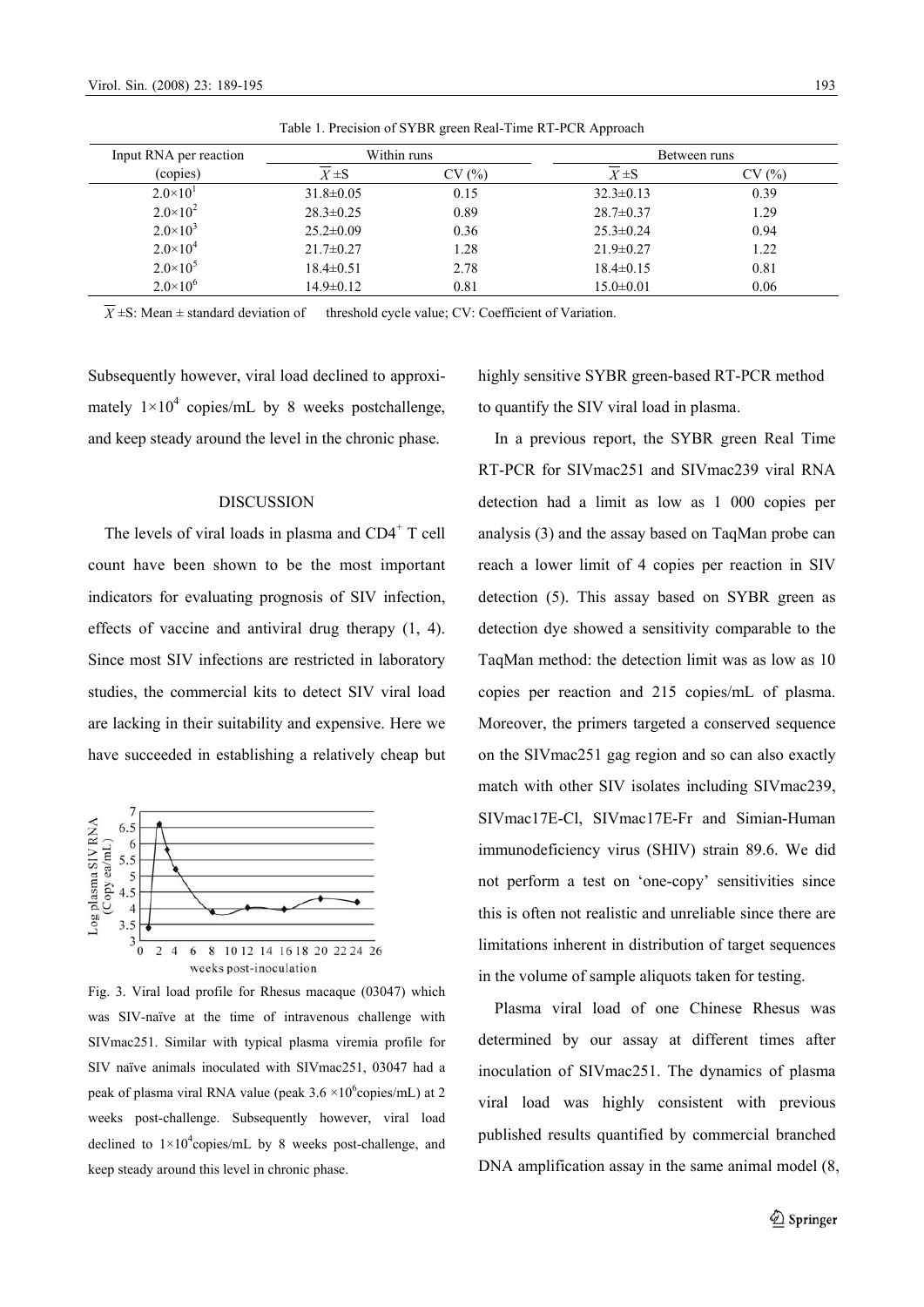9, 13). Furthermore, by using PMD-gag461 plasmids as DNA standards, the pair of primers in this assay has also been employed in quantification of the proviral DNA of SIVmac251. The detection threshold is as little as 10 copies per reaction, and 50 copies per  $10<sup>6</sup>$ peripheral blood mononuclear cells (data not shown).

Some experimental interventions such as vaccination and drug treatment may lead to plasma viral load to drop below the threshold of this assay (215copies/mL). To further increase the sensitivity of plasma virus detection, concentration of virus from plasma is required (16) and the method for viral RNA extraction needs to be modified.

In conclusion, the Real-Time RT-PCR based on SYBR green as detected dye is less expensive and more convenient than the assay based on labeled probes (7, 16) and b-DNA assay. The method has application in the accurate determination of SIV RNA viral loads and can aid in furthering our understanding of viral dynamics in animal models.

# **Acknowledgements**

We are grateful to Prof. Chuan Qin, for donation and courtesy of the virus strain of SIVmac251 and to Prof. Yaozhen Ru for help and direction on virus culture and inoculation, both working at Laboratory Animal Institute, Chinese Academy of Medical Sciences. The SIVmac239 phage was generously donated through the AIDS Research and Reference Reagent Program (No: CN060825.01), Division of AIDS, NIAID, NIH from Dr. Ronald Desrosiers.

#### **References**

1. **Amara R R, Villinger F,** *et al.* 2001. Control of a mucosal

 challenge and prevention of AIDS by a multiprotein DNA/MVA vaccine. **Science,** 292: 69-74.

- 2. **Cline A N, Bess J W, Piatak M,** *et al.* 2005. Highly sensitive SIV plasma viral load assay: practical considerations, realistic performance expectations, and application to reverse engineering of vaccines for AIDS. **J Med Primatol,** 34: 303-312.
- 3. **Cong Z, Li Z Z, Wei Q,** *et al.* 2006. Quantification of Simian Immunodeficiency Virus (SIV) Viral Load Using Real Time Quantitative RT-PCR with SYBR Green  $I$ . **Acta Lab Anim Sci Sin,** 14: 5.
- 4. **Hirsch V M, Fuerst T R, Sutter G, et al.** 1996. Patterns of viral replication correlate with outcome in simian immunodeficiency virus (SIV)-infected macaques: effect of prior immunization with a trivalent SIV vaccine in modified vaccinia virus Ankara. **J Virol,** 70: 3741-3752.
- 5. **Hofmann-Lehmann R, Swenerton R K, Liska V,** *et al.* 2000. Sensitive and robust one-tube real-time reverse transcriptase-polymerase chain reaction to quantify SIV RNA load: comparison of one- versus two-enzyme systems. **AIDS Res Hum Retroviruses,** 16: 1247-1257.
- 6. **Klein D, Janda P, Steinborn R,** *et al.* 1999. Proviral load determination of different feline immunodeficiency virus isolates using real-time polymerase chain reaction: influence of mismatches on quantification. **Electrophoresis,** 20: 291-299.
- 7. **Leutenegger C M, Higgins J, Matthews T B,** *et al.* 2001. Real-time TaqMan PCR as a specific and more sensitive alternative to the branched-chain DNA assay for quantitation of simian immunodeficiency virus RNA. **AIDS Res Hum Retroviruses,** 17: 243-251.
- 8. **Marthas M L, Lu D, Penedo M C,** *et al***.** 2001. Titration of an SIVmac251 stock by vaginal inoculation of Indian and Chinese origin rhesus macaques: transmission efficiency, viral loads, and antibody responses. **AIDS Res Hum Retroviruses,** 17: 1455-1466.
- 9. **Monceaux V, Viollet L, Petit F,** *et al***.** 2007. CD4+CCR5+ T-cell dynamics during SIV infection of Chinese rhesus macaques. **J Virol,** (In Press).
- 10. **Mulder J, McKinney N, Christopherson C,** *et al***.** 1994. Rapid and simple PCR assay for quantitation of human immunodeficiency virus type 1 RNA in plasma: appli-